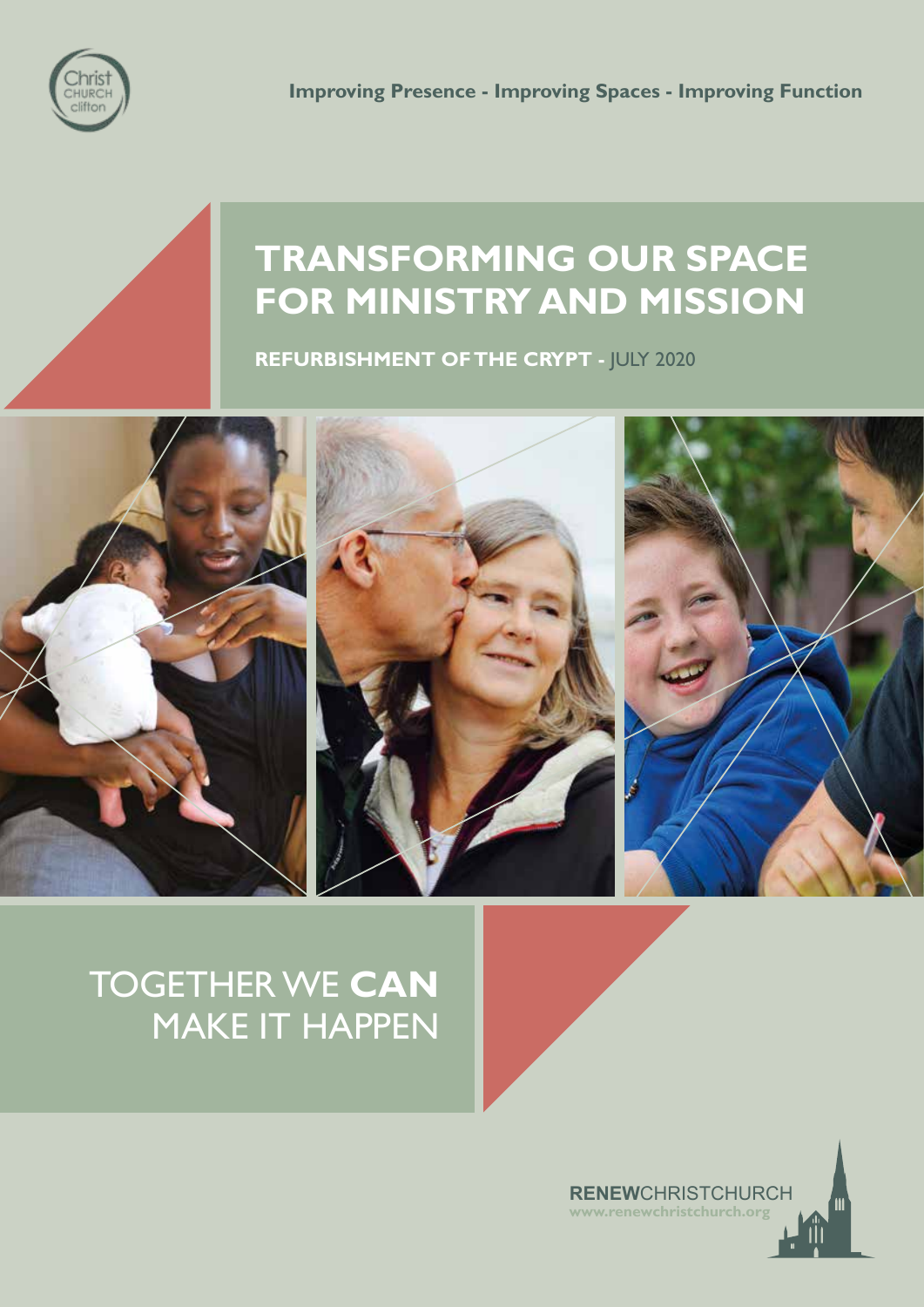

# THE STORY



#### **THIS IS A STORY ABOUT OUR COMMUNITY, OUR CITY AND THE PEOPLE WHO LIVE HERE. AND IT'S A STORY ABOUT JESUS AND YOU AND ME...**

It begins in a simply stated yet bold vision, rooted in an ancient promise that the people of God would be a blessing to all people. A vision which believes that the local church exists to change the world... **one person, one city, one nation at a time.**

The story is like a river, fed by many streams, its waters building to a greater and more powerful story yet to be told.

Like a river, the surface of this story is easily seen but the depths are often hidden. On the surface, it's about our Crypt - bricks and mortar, lifts and loos, facilities and furnishings, heating and light.

**But in its depths, it's about people and the legacy that you and I can weave into the lives of those we meet... and those we never will.**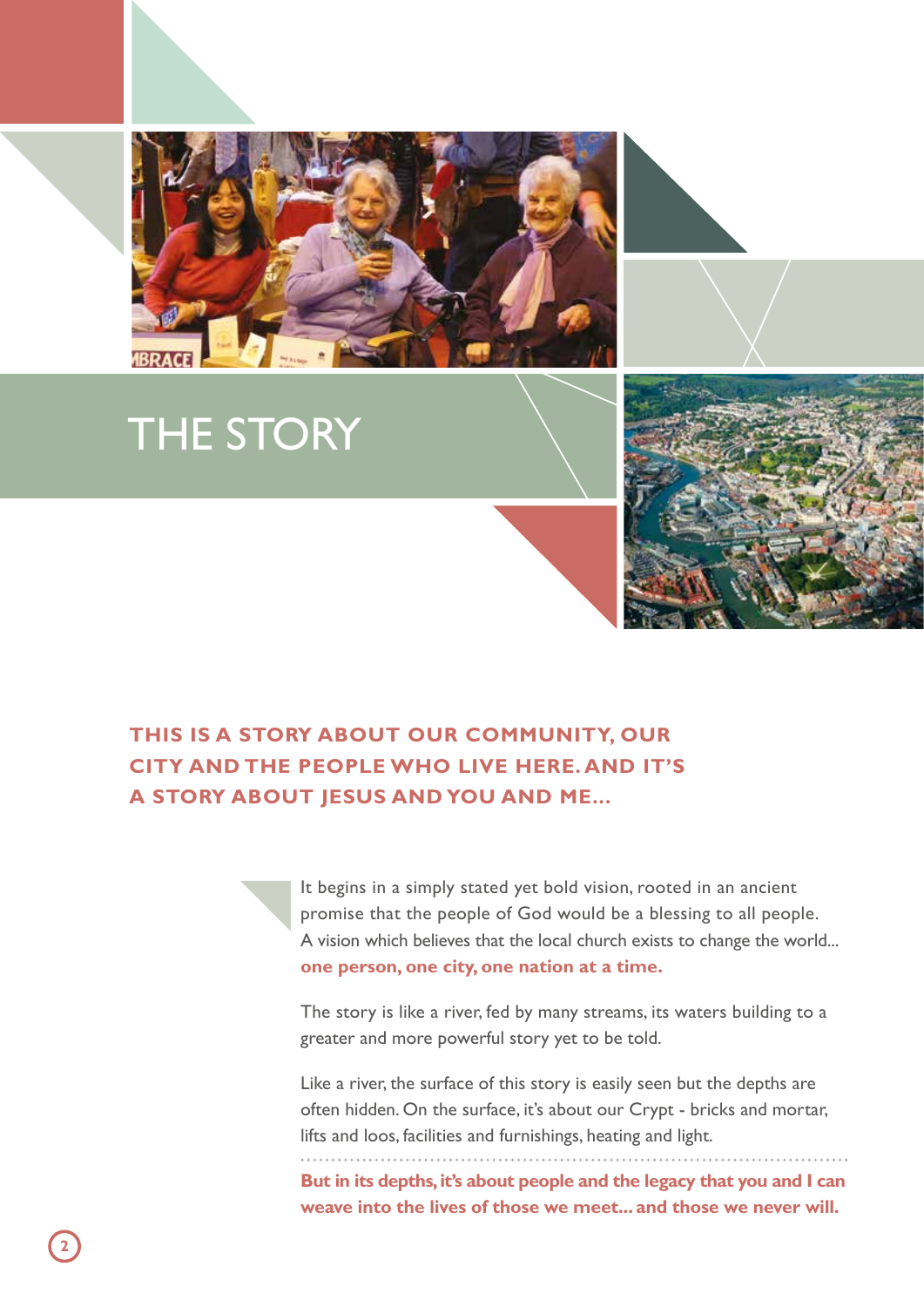**'THE GLORY OF THIS PRESENT HOUSE WILL BE GREATER THAN THE GLORY OF THE FORMER HOUSE,' SAYS THE LORD ALMIGHTY. 'AND IN THIS PLACE I WILL GRANT PEACE,' DECLARES THE LORD ALMIGHTY."** HAGGAI 2:9

#### **It's about the young mum**

*whose confidence in looking after her newborn has grown through one of our 'Poorly Poppets' clinics, run at Christ Church with the local GP surgery*



# THE BACKSTORY

The Crypt as we know it was developed in the 1970s by a generation who responded with faith and generosity to God's call to write their own visionary and bold chapter - it was an extraordinary achievement which bore significant fruit in enabling Christ Church to serve and be a blessing to our community.

Chapter after chapter has been added over the years - toddler groups, kids' groups on Sundays, a meeting place

for the elderly, the launch of our own pre-school, youth groups, relationship support, preparation for the Breakfast Run serving homeless people in the City, parenting courses, dads drop-in mornings, meals for internationals living, working and studying in Bristol... the list goes on and on.

**Visit the Crypt on any day or evening and see the story continuing to unfold in the lives of countless people.**

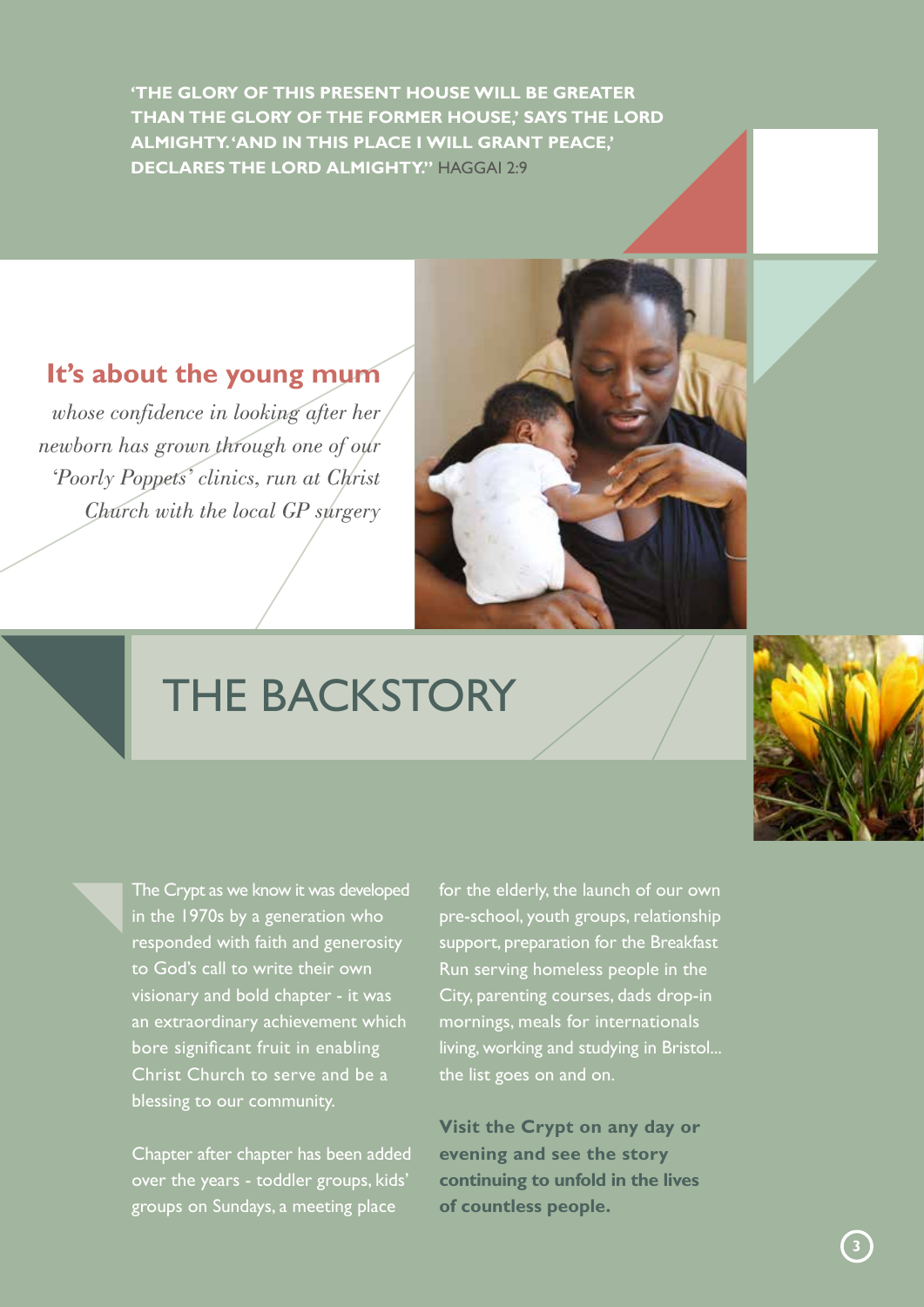

#### **It's about the boy**

*whose anxiety has been reduced by his time spent with his Christ Church Transforming Lives for Good coach in school and who now enjoys extra activities and making new friends in the Crypt* 



But the pages of the chapters are now well-thumbed and the pages are fraying. The Crypt is dated and tired, a warren of poorly-lit areas which suffer from

- *poor access, being especially inhospitable to disabled members and visitors*
- *inadequate air circulation and an absence of natural light*
- *inadequate toilet facilities*
- *inadequate lighting and badly decayed decor throughout*
- *an antiquated heating system which is inefficient, expensive to operate, difficult to maintain and in urgent need of replacement*
- *a lack of flexible breakout space and proper circulation which limits what we can offer*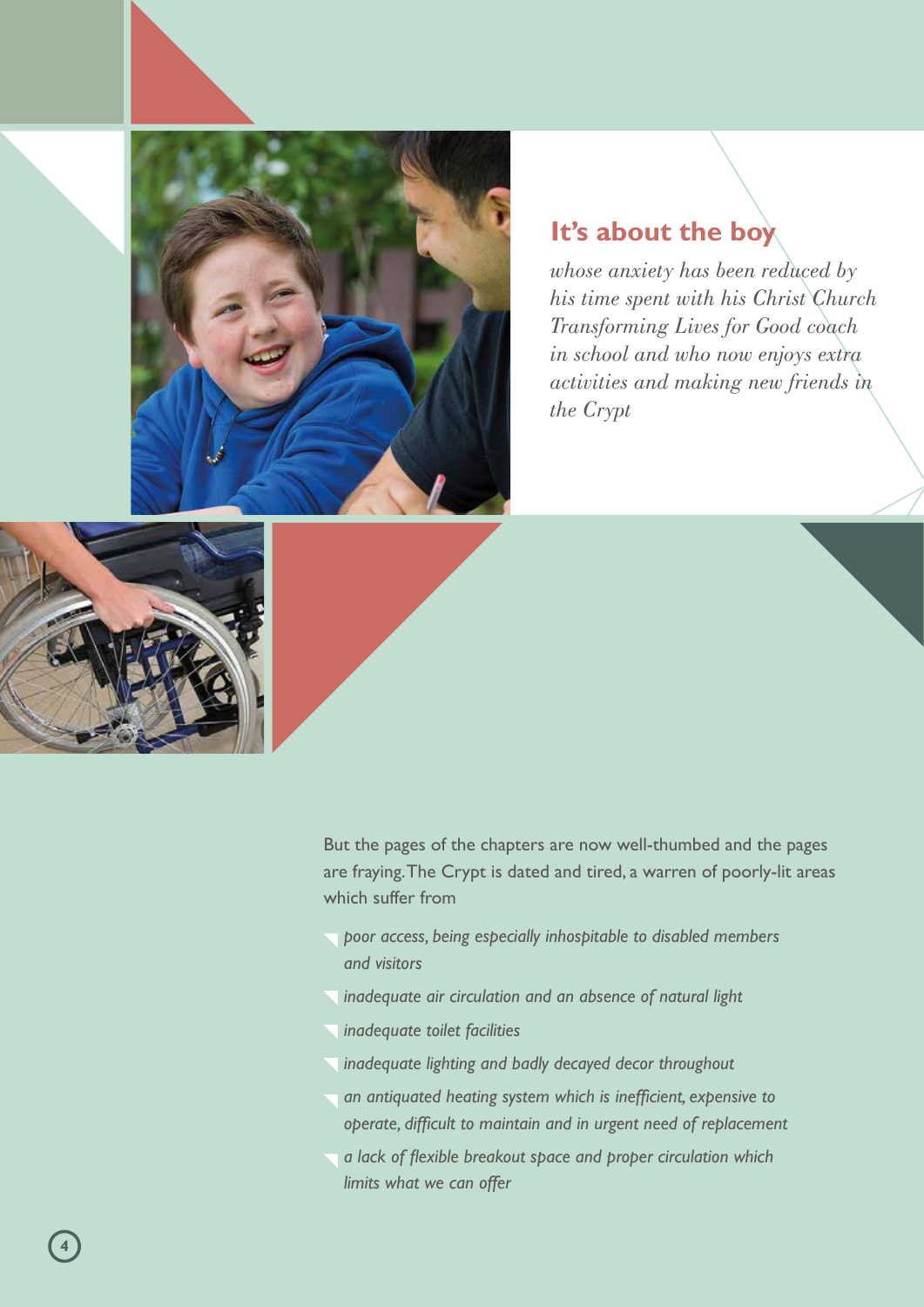

### **It's about the teenage girl**

*who now looks to her future life with hope because she knows that what God says about her identity is more important than anything she might read online or hear from her friends*



In short, the present configuration and state of the Crypt now actively inhibits much of our vision. As the Crypt is so closely linked with the rest of our building, its ageing condition has other implications which we will address in this refurbishment

- *We will significantly lighten the environmental impact of our building, for example, by modernising the boiler to make our heating more eco-efficient, and introducing low energy lighting throughout*
- *Installing a lift between the Crypt and Main Church will make our whole site accessible to everyone and remove the health and safety risk of people carrying hot food up and down stairs*
- *At the same time, we will address the issues of access, lighting, heating and décor in the foyer, giving a far more attractive entry point to the Main Church*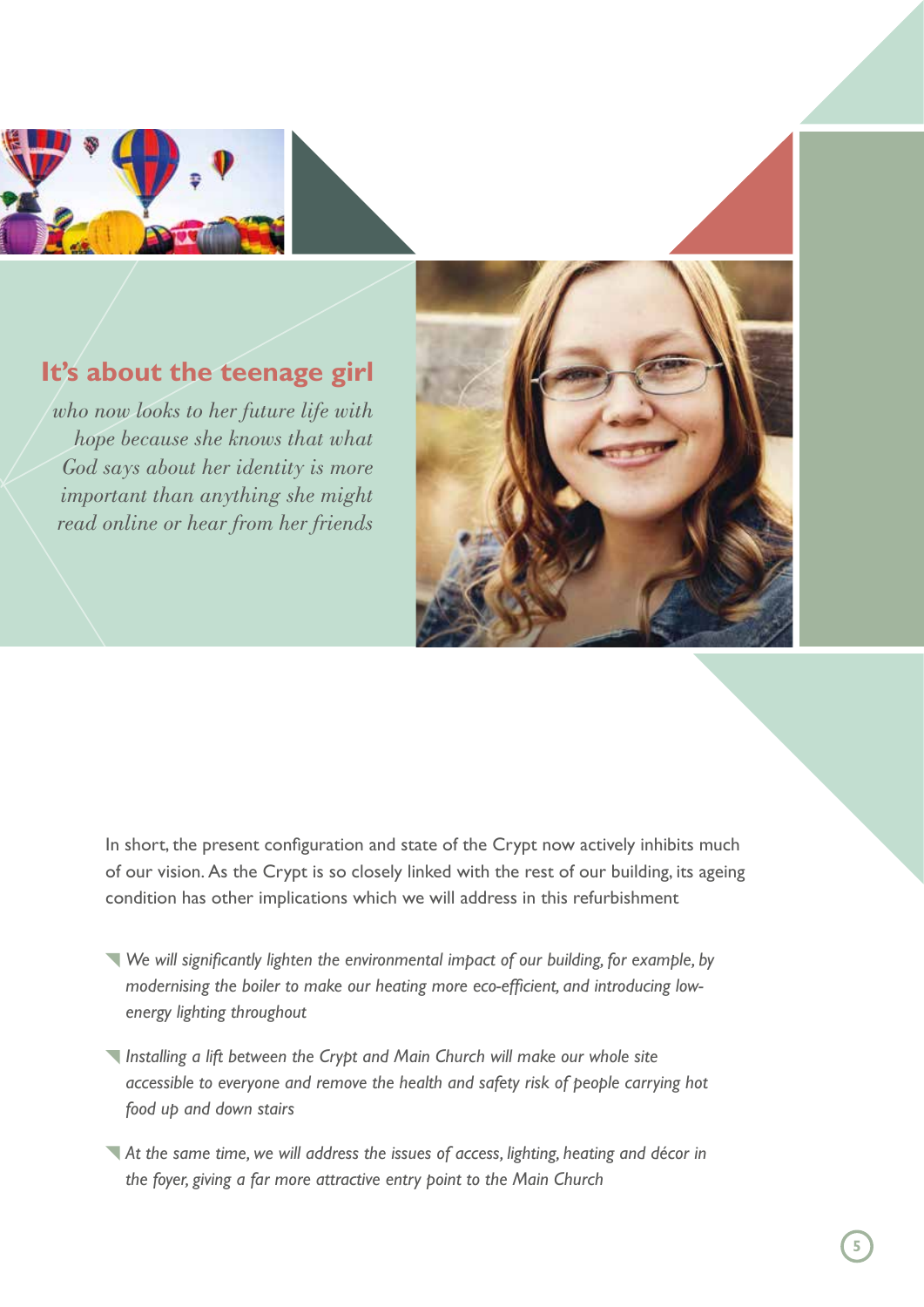# THE BENEFITS

This phase of RENEW will provide much needed improvement and benefits to all the individuals and groups who use the Crypt each week. Here are just some of the benefits this work will bring...

|                         | All rooms redecorated with new ceilings, wall and<br>floor finishes to give a light and airy feel.                                          |
|-------------------------|---------------------------------------------------------------------------------------------------------------------------------------------|
| 2                       | New ventilation system to the whole Crypt.                                                                                                  |
| $\overline{\mathbf{3}}$ | Opening up between the main Crypt room and the<br>Brentnall Room giving us more flexible use of the<br>space for differing activities.      |
| $\overline{\mathbf{4}}$ | New sound proof full height folding doors enabling<br>the large space to be divided into up to four<br>separately accessible smaller rooms. |
| 5                       | Improved pedestrian access from Clifton Park.                                                                                               |
| $\overline{6}$          | New and improved storage areas.                                                                                                             |
| 7                       | Replacement boilers serving both the Crypt and<br>main church - with modern energy efficient controls.                                      |
| $\bf{8}$                | New pre-school reception and office.                                                                                                        |
| 9                       | New child-friendly staircase to pre-school garden.                                                                                          |
| $\overline{10}$         | New lobby with windows allowing natural light into<br>pre-school rooms.                                                                     |
|                         | Reconfigured pre-school layout to be fully compliant<br>with OFSTED safeguarding requirements.                                              |
| $\overline{12}$         | New LED lighting throughout.                                                                                                                |
| $\overline{1}$          | New installed AV facilities.                                                                                                                |
| $\overline{14}$         | Relocated and modernised kitchen with larger<br>serving hatch.                                                                              |
| $\overline{15}$         | New modern hygienic male, female and accessible<br>toilet facilities.                                                                       |
|                         | Level access throughout, removing ramps and steps -<br>improving accessibility for buggies and wheelchairs.                                 |
|                         | Passenger lift to ground floor foyer providing internal<br>accessibility between the church and the Crypt for<br>the first time.            |
|                         | Outline of extension and new entrance (future phase<br>- subject to planning consent).                                                      |

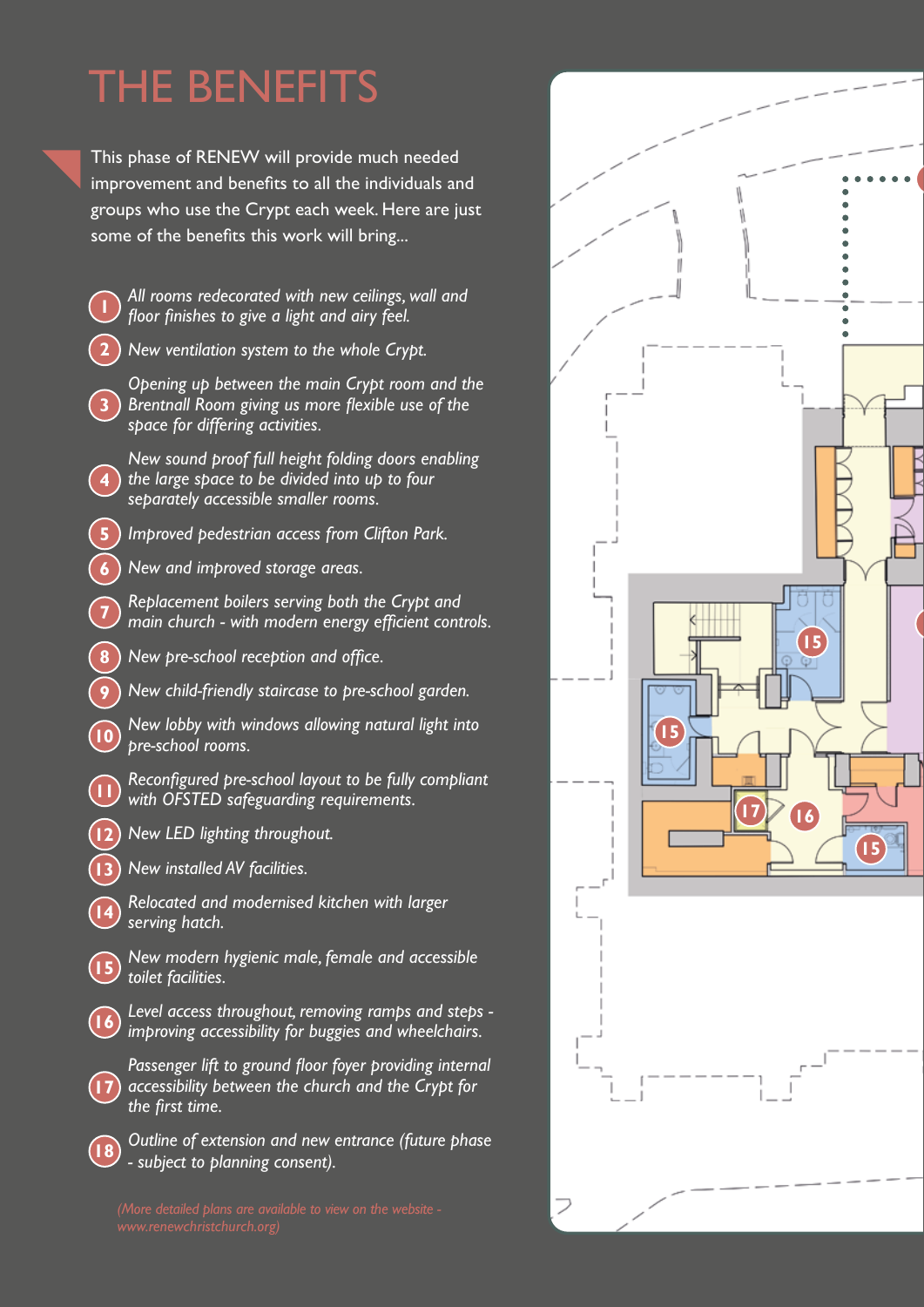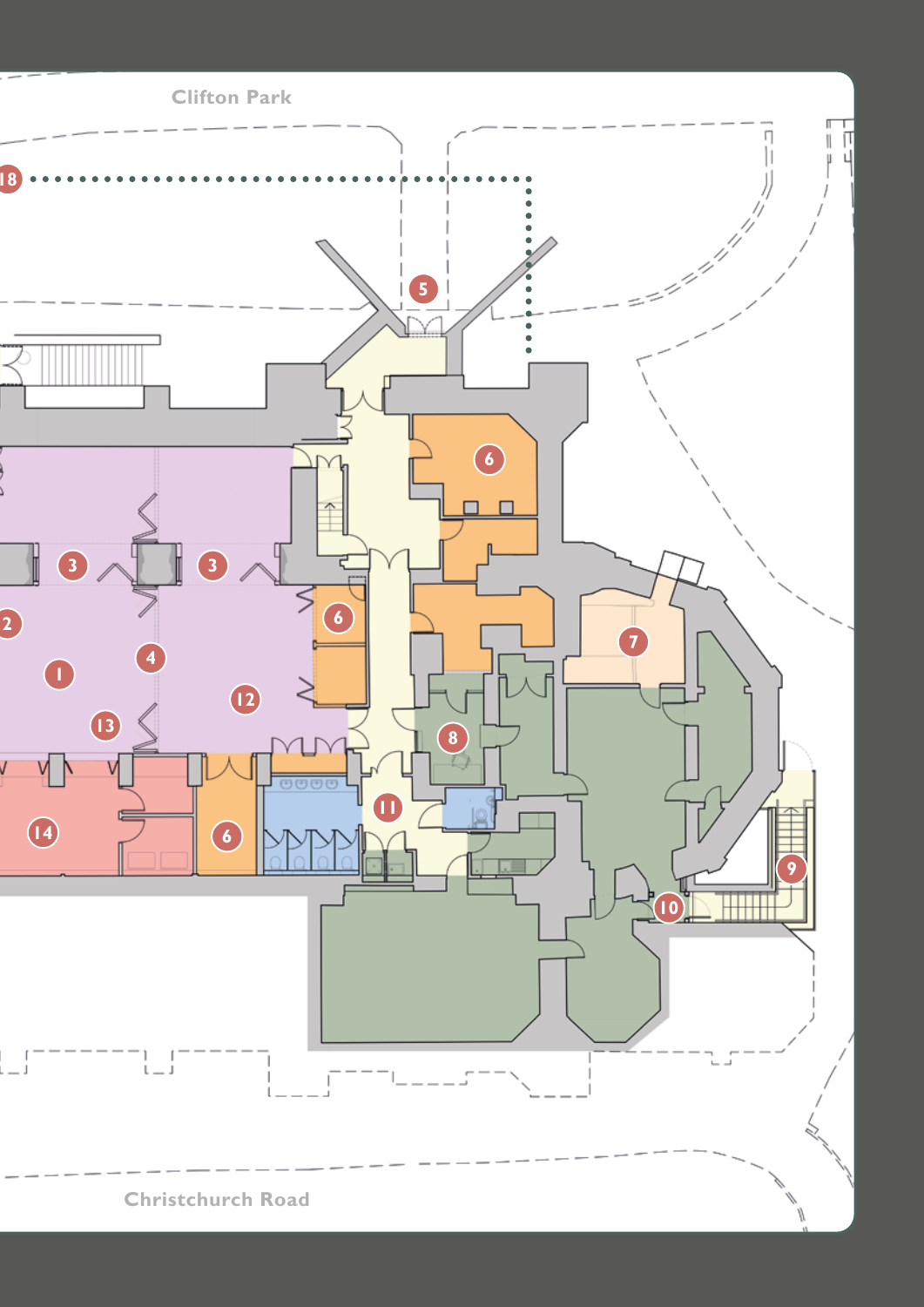



### **It's about the married couple**

*who have been inspired to offer themselves as marriage mentors because of the difference made to their own relationship through attending the Marriage Course at Christ Church*

**EVERYONE SHOULD GIVE WHAT HE OR SHE HAS DECIDED IN THEIR HEART TO GIVE, NOT RELUCTANTLY OR UNDER COMPULSION, FOR GOD LOVES A CHEERFUL GIVER.** 2 CORINTHIANS 9:7

Configured differently, and refurbished, we could do so much more to move the story on. The new Crypt will also enable us to expand our facilities to provide for additional teaching ministry and for training in:

*evangelism, pastoral care, workplace, prayer ministry, social justice...*

But this story will not end there. We are still intent on securing the necessary planning permission to open up our building yet further with something very like the proposed extension - watch this space!

Read on for details of the different ways in which you can get involved, through your gifts of time and service, and through your financial support.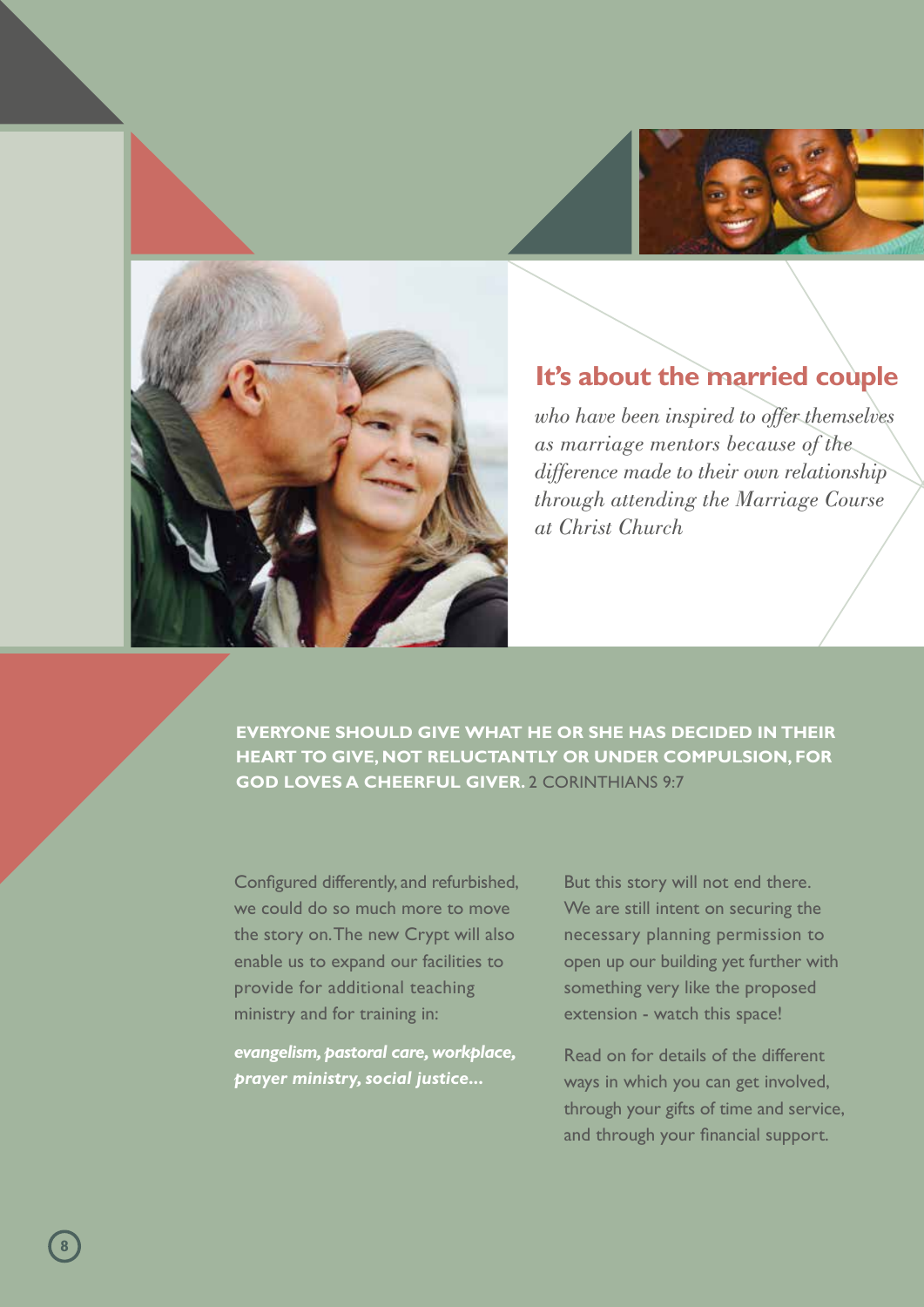### **Rising to this exciting challenge and opportunity will mean meeting two financial targets**

*1) raising the capital costs for the refurbishment of the Crypt,* and

*2) increasing regular giving to enable our ongoing ministry and mission and to fund a new Centre Manager.*



## FUNDING THE CRYPT REFURBISHMENT

It will cost up to £1.5 million to carry out the Crypt refurbishment in full. As the illustration on the back cover shows, we have most of this already, but we will need to raise a further £500,000. As these works are mainly internal renovations, we are seeking these funds from within our church family. For the later Crypt extension, which is more publicly visible, we will also be approaching trust funds and the community at large.

£500,000 is roughly equal to about one year of our current income. The illustration shows how 400 members of Christ Church working together could meet this target. Where might you belong in this picture? Remember that regular giving builds up; a pledge of just £5 a week for three years is worth nearly £1,000 including Gift Aid.

#### **Please pray and consider what God is asking you to give to enable the refurbishment to happen.**

**A project of this size requires the whole church family to get behind this vision, and so we are asking you to pray that God will lead you as you consider your response, then to let us know by completing the enclosed Pledge Form and returning it on or before our Annual Church Family Meeting on Sunday 26th April.**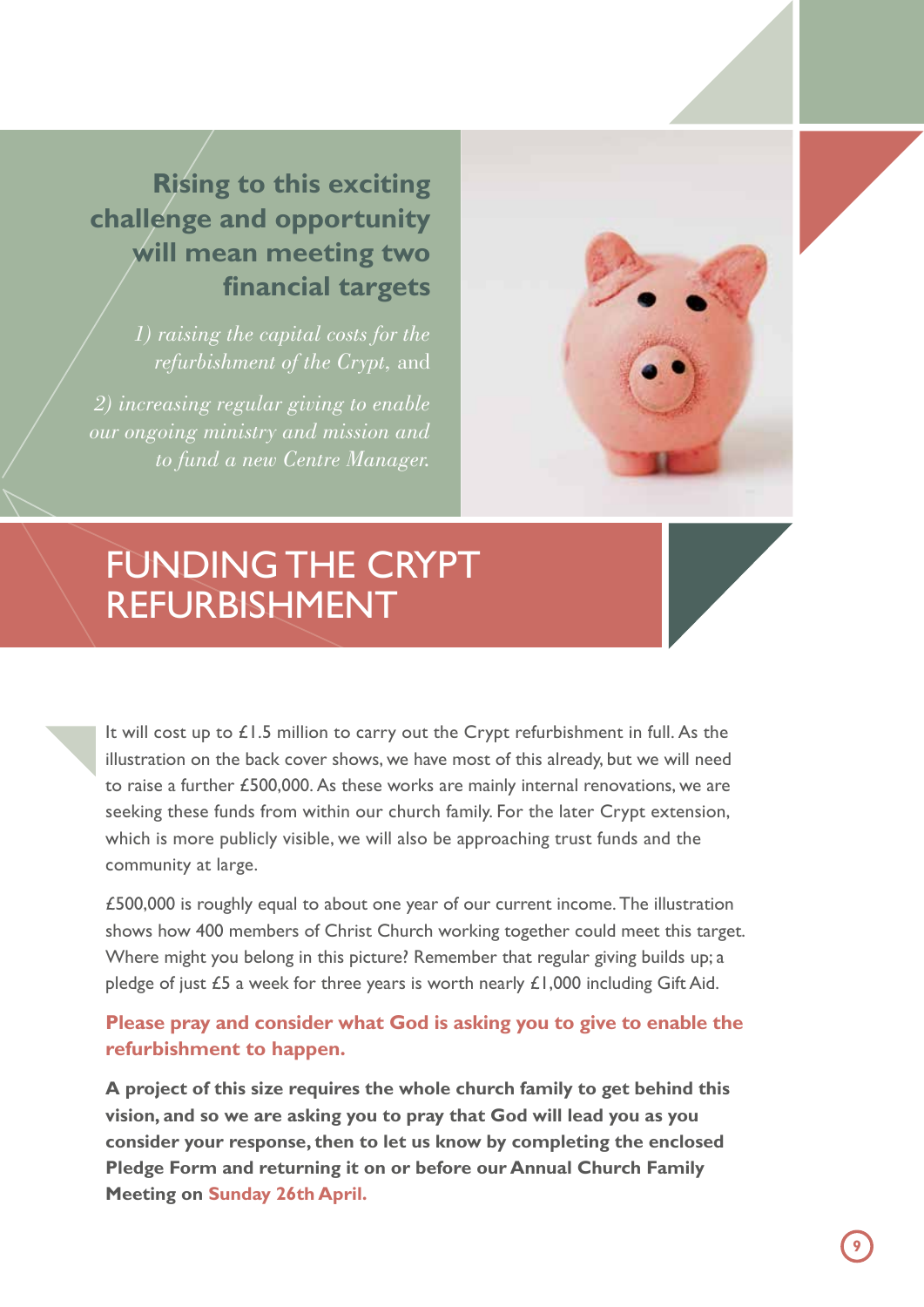## FUNDING OUR ONGOING MINISTRY AND MISSION



#### **It's about the elderly people**

*who see the Crypt as a friendly, welcoming and comfortable meeting place where they can access help through clinics run by health care professionals*

Our everyday costs are mainly on our employed staff, our 'parish share' (supporting ministry across the diocese), our gatherings and events, building maintenance and utilities, and supporting mission outside the parish. Our income comes mainly from giving by the church family (with Gift Aid), plus some income from the rental of property.

Following the refurbishment, we expect a flurry of new activities and ministries to start within the Crypt, as has happened following the opening of The Spire coffee shop. We also want to make sure we care and maintain these new facilities properly. Therefore, we want to appoint a Centre Manager to support and coordinate these activities, and ensure our space realises its full potential.

In order to achieve this - and to cover other new ministry and mission opportunities that will become possible - we are seeking to increase our regular giving by £50,000 per year (this is roughly a 10% increase on our current income).

We are particularly asking

- *anyone who is not yet regularly giving towards the work of Christ Church financially to prayerfully consider doing so*
- *anyone who hasn't reviewed their regular giving for some time to consider whether you can increase your giving now*

**Even a small regular monthly amount can make a big difference, and with Gift Aid added for every £1 you give, the government give an additional 25p. Please complete the enclosed Pledge Form and return it on or before our Annual Church Family Meeting on Sunday 26th April.** 

*As with all giving at Christ Church, details of your pledge will only be seen by our Operations Manager and Gift Aid Administrator.*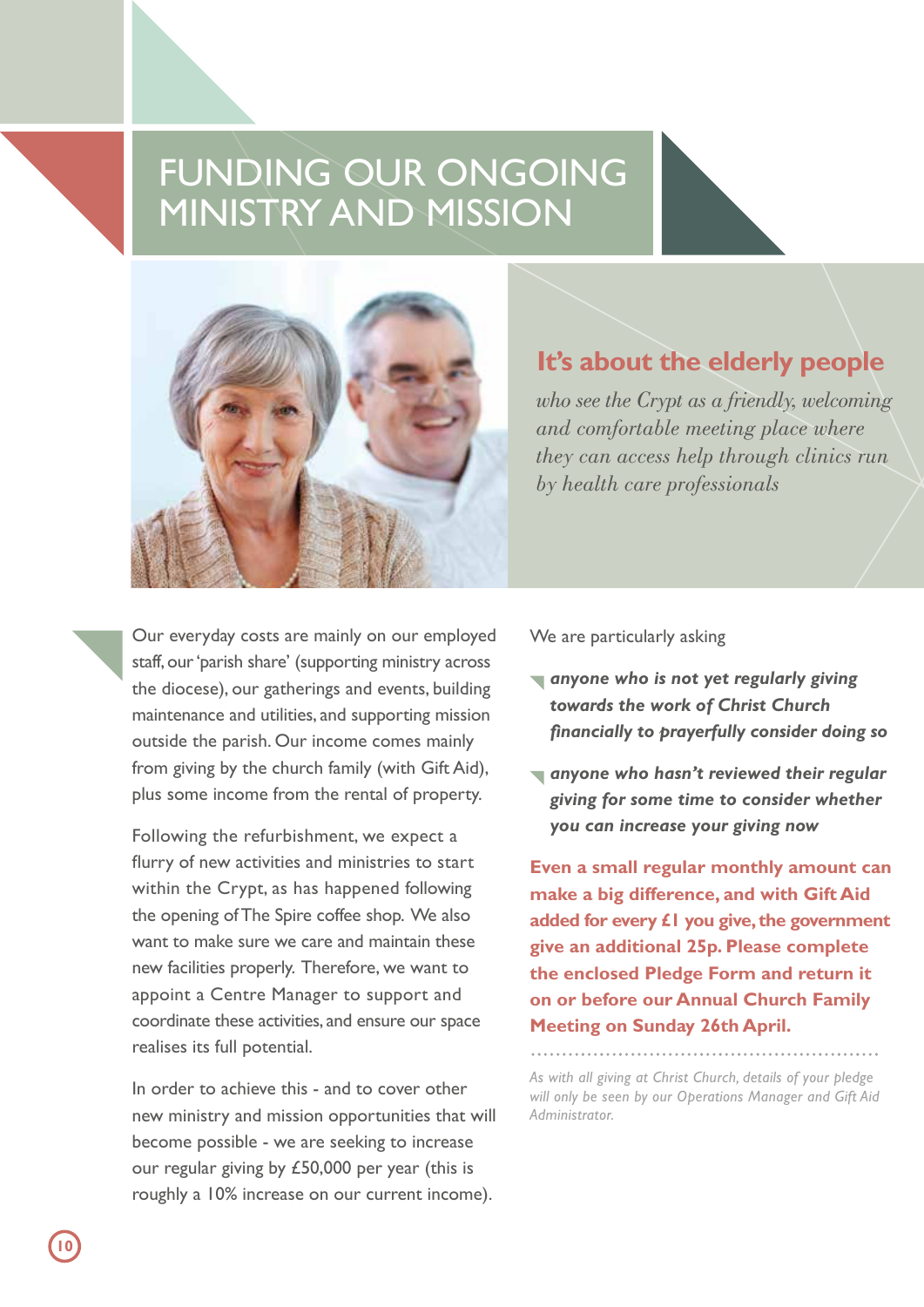### **It's about the Chinese woman**

*whose sense of isolation in a strange culture has been replaced by confidence because of the English coaching she has received at Christ Church*



**NOW TO HIM WHO IS ABLE TO DO IMMEASURABLY MORE THAN ALL WE ASK OR IMAGINE, ACCORDING TO HIS POWER THAT IS AT WORK WITHIN US, TO HIM BE GLORY IN THE CHURCH AND IN CHRIST JESUS THROUGHOUT ALL GENERATIONS, FOR EVER AND EVER! AMEN.** EPHESIANS 3:20-21

God's people have never had the luxury of building anything just for themselves.

Refurbishing our Crypt will help us demonstrate the mercy, justice, friendship and hope of Jesus to our community and our city. This is called the Kingdom of God... where Jesus changes everything...

For this to happen, you and I need to step up and say **'I'm in'.** Because in this new chapter there are many new characters, and one of them could be you. What is your part in this unfolding story?

**This is a story about our community, our city and the people who live here. And it's a story about Jesus and you and me...**

# And the defining moment is **NOW**